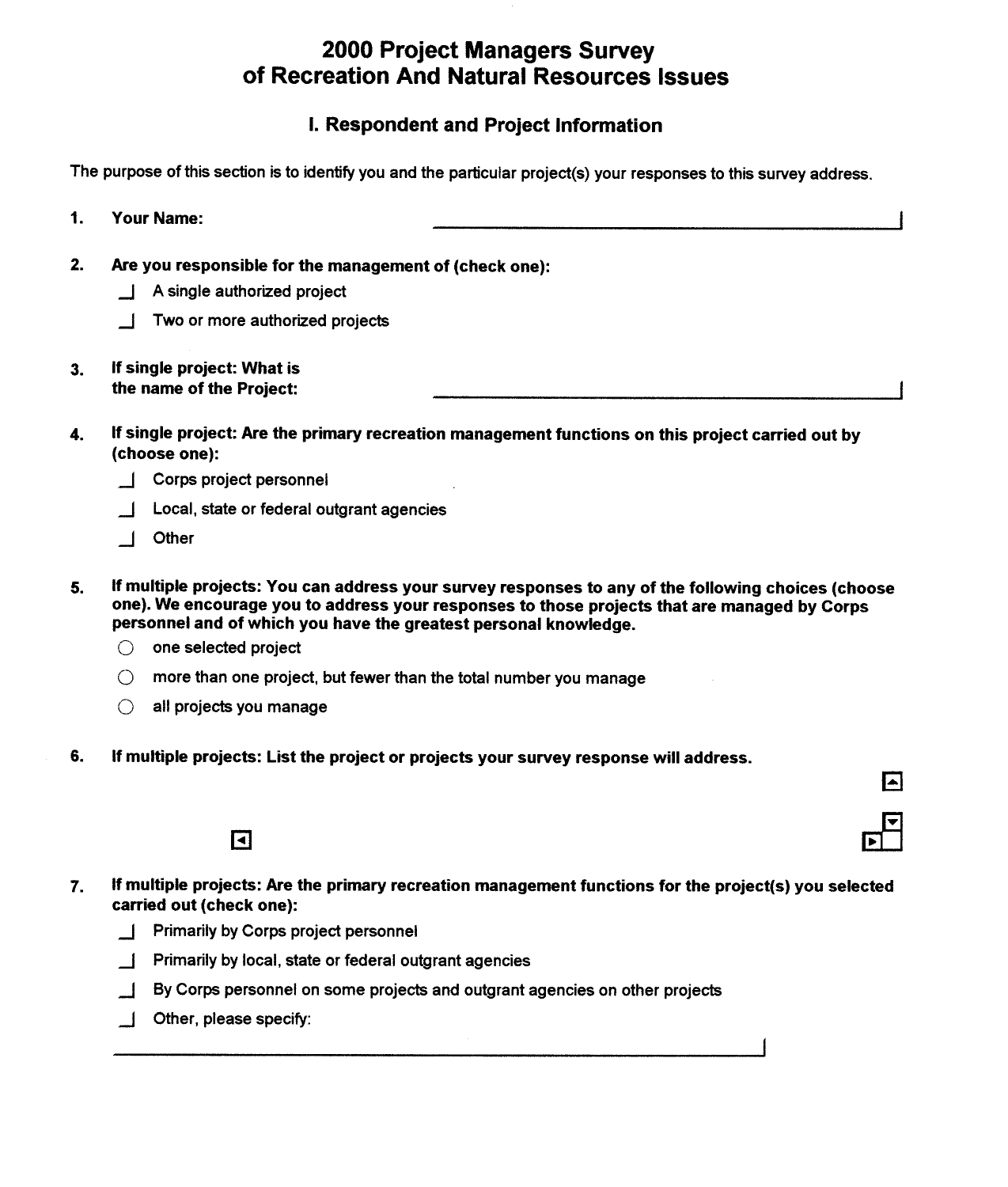#### **8. At least 10% of your recreation visitors are (check all that apply):**

- **Visitor Center patrons**
- \_I Drive-through or walk-through sightseers
- \_I Campers
- \_I Boat-ramp users
- $\Box$  Day use participants in swimming, picnicking, bank-fishing and non-boating activities
- \_I Other, please specify:

# **I. Road Access to Project Recreation Areas**

The **U.S.** Department of Transportation has requested a statement of need from federal agencies that might wish to utilize Federal gas tax funds for improvement of public roads. The following questions will help to determine the need to improve road access to project recreation facilities.

### **9. Check all that apply on your project:**

- J Road improvements are needed on one ore more project roads used by visitors
- J One or more of the of the needed road improvements address visitor safety concerns
- J Visitors tend to avoid certain recreation areas specifically because of poor road conditions
- **10. In the last 10 years, the overall condition of roads used by recreation visitors on your project has (check one):**

| LIIGUN UIIGI. |                     |  |              |  |          |  |          |  |               |  |  |
|---------------|---------------------|--|--------------|--|----------|--|----------|--|---------------|--|--|
|               | <b>Deteriorated</b> |  | Deteriorated |  | Remained |  | Improved |  | Improved      |  |  |
|               | substantially       |  | somewhat     |  | the same |  | somewhat |  | substantially |  |  |

- **11. In the last 10 years, the overall condition of state and local roads leading to recreation areas on your project has (check one):** 
	- rroject has (check one):<br>① Deteriorated ① Deteriorated ① Remained ① Improved ① Improved substantially somewhat the same somewhat substantially

## **II Visitor Information Needs.**

The purpose of the questions in this section is to determine the value of different types of visitor information to you in managing the recreation program on your project.

How useful to you as a project manager are the following types of information at each of the following reporting scales?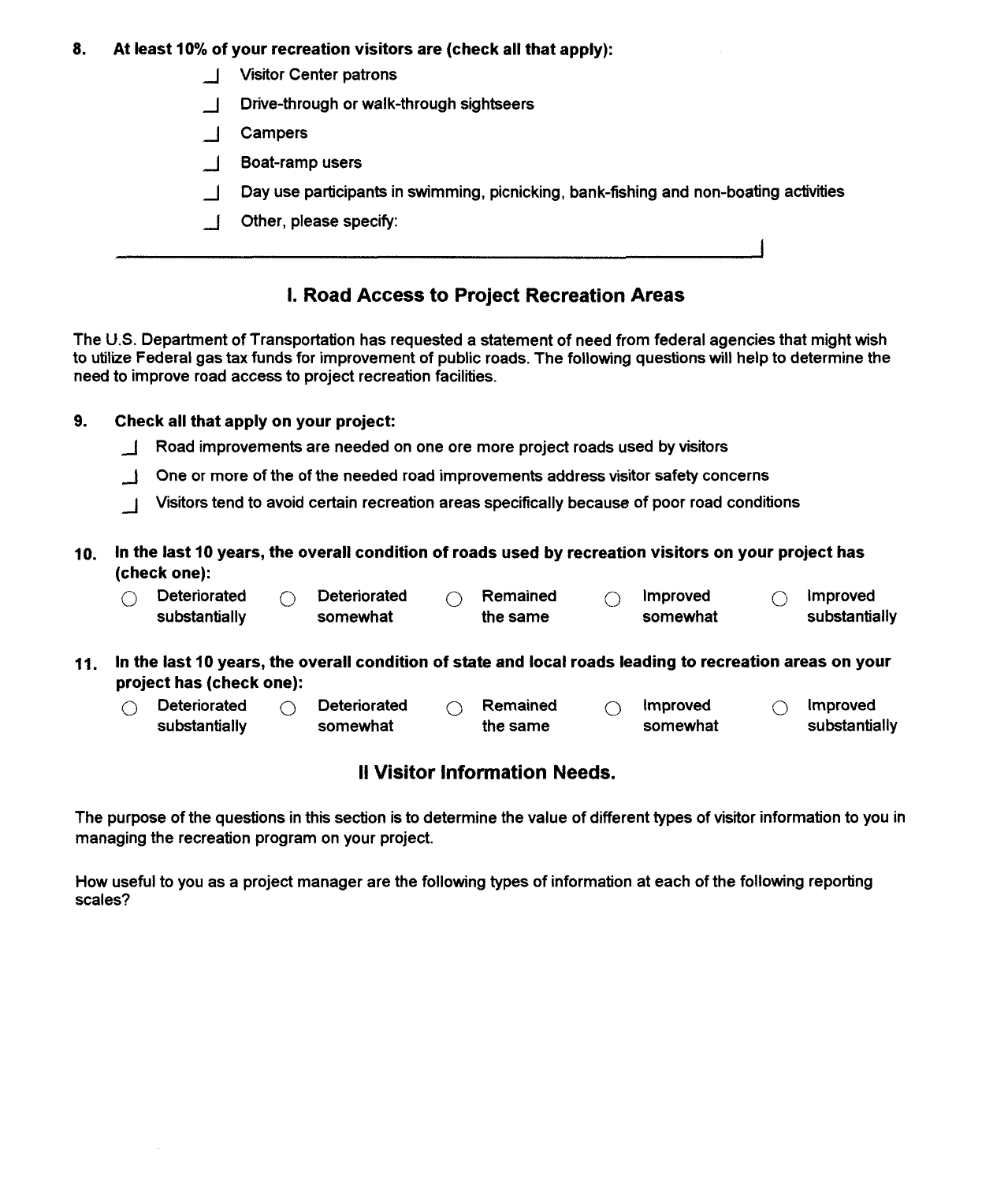#### **Q12** Visitation Estimates.

Please respond to each item on a 10 point scale, where 0=not useful, 1=marginally useful, 5=moderately useful and 10=extremely useful.

|                           |            | -2     | - 3-    | 4         | 5.         | 6                            |         |         | 9 | 10 |  |
|---------------------------|------------|--------|---------|-----------|------------|------------------------------|---------|---------|---|----|--|
| Project-wide              | $\bigcirc$ |        | $\circ$ | $\circ$   | $\bigcirc$ |                              | $\circ$ |         |   |    |  |
| Project-wide by activity  | ∩          |        | $\circ$ | $\circ$   | $\circ$    |                              | $\circ$ |         |   |    |  |
| <b>By Recreation Area</b> | ∩          | $\cap$ | $\circ$ | $\circ$ O | $\circ$    | $\circ$                      | $\circ$ | O       |   |    |  |
| By Recreation Area and    |            |        |         |           |            |                              |         |         |   |    |  |
| <b>Activity</b>           |            |        | $\circ$ | $\circ$ O | $\circ$    | $\bigcirc$ . Only $\bigcirc$ | $\circ$ | $\circ$ |   |    |  |

Q13 Visitor Activies - i.e. percent of total **visits** by activity category.

Please respond to each item in questions 12 to 18 on a 10 point scale, where 0=not useful, 1=marginally useful, 5=moderately useful and 10=extremely useful.

|                                    |                  | $2^{\circ}$ |         | 4          | 5.      | -6      |         | 8       | 9 | 10         |
|------------------------------------|------------------|-------------|---------|------------|---------|---------|---------|---------|---|------------|
| Project-wide                       |                  | $\cap$      | $\circ$ | O          | $\circ$ | O       | O       | $\circ$ |   | $\bigcirc$ |
| Project-wide by Activity           |                  | O           | $\circ$ | $\circ$    | $\circ$ | Ő       | $\circ$ |         |   |            |
| <b>By Recreation Area</b>          | $\left( \right)$ |             | $\circ$ | $\bigcirc$ | $\circ$ | Ő       | $\circ$ |         |   |            |
| By Recreation Area and<br>Activity |                  |             | $\circ$ | $\bigcirc$ | $\circ$ | $\circ$ | $\circ$ |         |   |            |
|                                    |                  |             |         |            |         |         |         |         |   |            |

Q14 How useful to you as a project manager are the following types of information at each of the following reporting scales?

Visitor demographics - including age, sex, ethnicity, party composition, income, education, etc.

Please respond to each item on a 10 point scale, where 0=not useful, 1=marginally useful, 5=moderately useful and 10=extremely useful.

|                                           |  |    | 3             | $\overline{4}$   | 5.             | 6         |            | 8                                             | 9                | 10 |
|-------------------------------------------|--|----|---------------|------------------|----------------|-----------|------------|-----------------------------------------------|------------------|----|
| Project-wide                              |  |    |               | $\bigcirc$       | O.             | $\circ$   |            |                                               |                  |    |
| Project-wide by Activity                  |  | () | <sup>()</sup> | $\circ$          | $\bigcirc$     | $\circ$   |            |                                               |                  |    |
| <b>By Recreation Area</b>                 |  |    | $\bigcirc$    | $\bigcirc$       | $\circ$        | $\circ$   |            |                                               |                  |    |
| By Recreation Area and<br><b>Activity</b> |  |    | $\bigcirc$    | $\left( \right)$ | $\overline{O}$ | $\circ$ O | $\left($ ) | $\left( \begin{array}{c} \end{array} \right)$ | $\left( \right)$ |    |

415 Customer Satisfaction - With facilities, services, and information

Please respond to each item on a 10 point scale, where 0=not useful, 1=marginally useful, 5=moderately useful and 10=extremely useful.

| -6<br>$\overline{\mathbf{4}}$<br>5<br>3<br>0                                                                                        | - 8<br>- 9         | 10             |
|-------------------------------------------------------------------------------------------------------------------------------------|--------------------|----------------|
| $\bigcirc$<br>$\bigcirc$<br>$\bigcap$<br>Project-wide                                                                               | $\circ$            |                |
| $\circ$<br>$\circ$<br>O<br>$\cap$<br>Project-wide by Activity                                                                       | $\circ$<br>$\circ$ | $\circledcirc$ |
| $\circlearrowright$<br>$\circ$<br>$\bigcirc$<br>- 63<br>By Recreation Area                                                          | $\bigcirc$         |                |
| By Recreation Area and<br>$\circ$<br>$\circ$ O<br>$\circ$ O<br>$\circ$ O<br>$\left(\begin{array}{c} \end{array}\right)$<br>Activity | $\circ$            | - O            |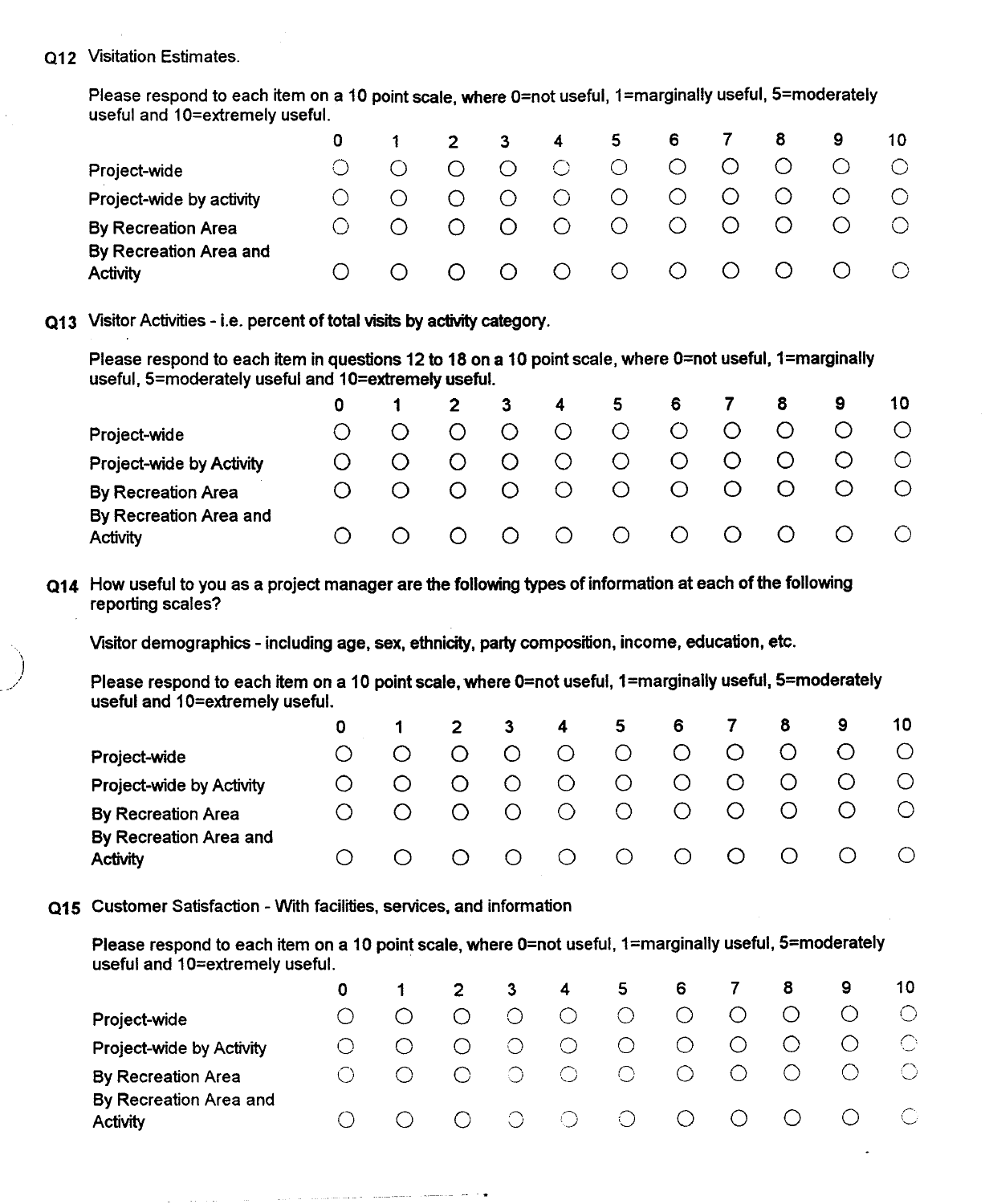**Q16** How useful to you as a project manager are the following types of information at each of the following reporting scales?

Economic and Other Recreation Benefrts

Please respond to each item on a 10 point scale, where 0=not useful, 1=marginally useful, 5=moderately useful and 10=extremely useful.

|                           | 0.        | $\sim$ 1 $\sim$                             |                 | 2 3        | $\overline{4}$ | 56                                                     |                     | <b>7</b>                                          | 8                        | 9.         | 10 |  |
|---------------------------|-----------|---------------------------------------------|-----------------|------------|----------------|--------------------------------------------------------|---------------------|---------------------------------------------------|--------------------------|------------|----|--|
| Project-wide              | $\bigcap$ | $\bigcirc$                                  | $\circ$ $\circ$ |            | $\ddot{C}$     | $\circ$ O                                              | $\circlearrowright$ | $\left( \begin{array}{c} \end{array} \right)$     | $\bigcirc$               |            |    |  |
| Project-wide By Activity  | $\bigcap$ | ( )                                         | $\circ$ O       | $\circ$ O  | $\circ$ O      | $\circ$ O                                              | $\circlearrowright$ | $\circ$ O                                         |                          |            |    |  |
| <b>By Recreation Area</b> |           | $\left(\begin{array}{c} \end{array}\right)$ | $\overline{O}$  | $\bigcirc$ | $\overline{O}$ | $\overline{O}$                                         | $\bigcirc$          |                                                   |                          |            |    |  |
| By Recreation Area and    |           |                                             | $\bigcirc$      |            |                |                                                        |                     |                                                   |                          |            |    |  |
| <b>Activity</b>           |           | $\left(\begin{array}{c} \end{array}\right)$ |                 |            |                | $\begin{array}{ccccccccc}\n0 & 0 & 0 & 0\n\end{array}$ |                     | $\overline{\phantom{a}}$ $\overline{\phantom{a}}$ | $\overline{\phantom{0}}$ | $\sqrt{2}$ |    |  |

**~17** How useful to you as a project manager is visitor information with respect to each of the following recreation categories?

Please respond to each item in questions 4 to 10 on a 10 point scale, where 0 = not useful, 1=marginally useful, 5=moderately useful, 10=extremely useful.

| Corps-managed recreation<br>areas                                          | 0<br>$(\ )$ | 1. | $\mathbf{2}$ | 3 | 4 | 5<br>( ) | 6 | 7                      | 8        | 9 | 10 |
|----------------------------------------------------------------------------|-------------|----|--------------|---|---|----------|---|------------------------|----------|---|----|
| Recreation areas managed by<br>outgrant partners<br>Concessionaire-managed |             |    |              |   |   | ( )      |   | $\left( \quad \right)$ |          |   |    |
| recreation areas                                                           |             |    |              |   |   | $\Box$   |   |                        |          |   |    |
| Dispersed use on undeveloped<br>lands and wildlife management<br>areas     |             |    |              |   |   |          |   |                        | $\left($ |   |    |
| <b>Visitor Centers</b>                                                     |             |    |              |   |   |          |   |                        |          |   |    |

Q18 How useful to you as a project manager is activity-specific information for the activities currently reported in the Natural Resource Management System (NRMS)? Please respond to each item in questions **4** to 10 on a 10 point scale, where 0=not useful, 1=marginally useful, 5 moderately useful, 10=extremely useful.

|                | 0 | $\overline{2}$ | З   | 4         | 5   | 6                                                   | 7 | 8          | 9         | 10         |
|----------------|---|----------------|-----|-----------|-----|-----------------------------------------------------|---|------------|-----------|------------|
| Picnicking     | C |                |     | С         |     | ⇔                                                   | ( | $\bigcirc$ |           | $\bigcirc$ |
| Camping        | С |                | - 1 | Ċ         | O   | $\left( \begin{array}{c} \cdot \end{array} \right)$ |   | ◯          | $(\cdot)$ | O          |
| Swimming       | Ċ |                |     |           | С   | ⌒                                                   |   | Γ.         |           | O          |
| Water-skiing   | С | ( )            |     |           | ◯   | $\subset$                                           |   |            | $($ )     | С          |
|                |   |                |     |           |     |                                                     |   |            |           |            |
| <b>Boating</b> |   |                |     |           |     | $\epsilon$ ,                                        |   |            |           | $( \ )$    |
| Sightseeing    |   |                |     | $\subset$ | ( ) | ∩                                                   |   | ◠          | 0         | $\bigcirc$ |
| <b>Fishing</b> | Ċ |                |     | ◯         | C   | ⊖                                                   | ( |            | С         | $\bigcirc$ |
| Hunting        |   |                |     |           |     |                                                     |   |            | ∩         | Ō          |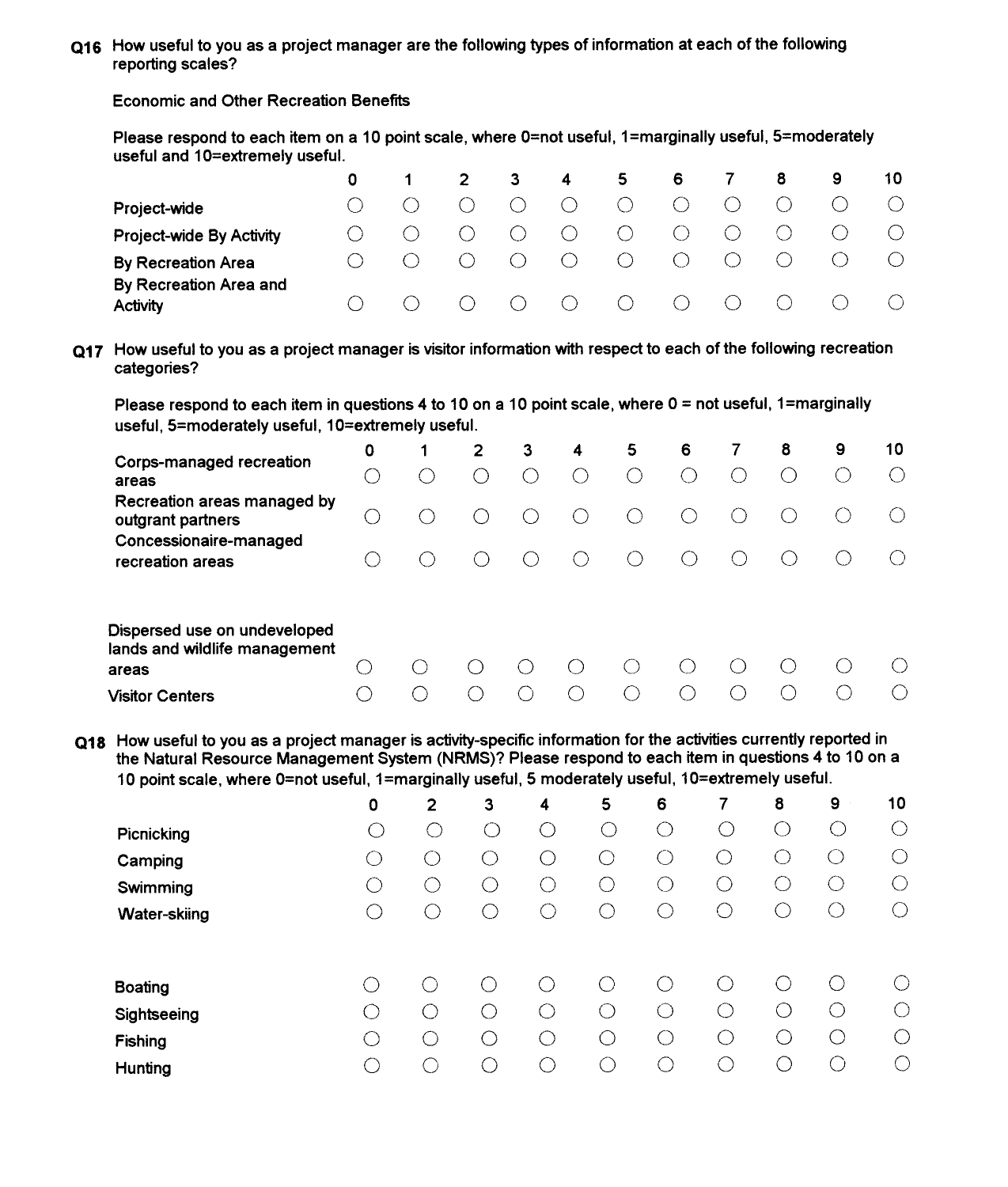Q21 Are there any other activity categories that would be useful to separately monitor your projects? Please list up to five.



22. Do you have any concerns, comments or suggestions regarding the collection or use of visitor monitoring information on Corps projects?

El

# Ill Availability of GIs and GPS Capability in Project Office

Modern GIs and GPS tools can help to support inventory, monitoring, and assessment capabilities needed to manage recreation and natural resources programs on Corps projects. The following questions will help identify the level and type of geospatial technology support that would currently benefit projects.

23. Does your project office currently possess Global Positioning System (GPS) equipment? 0 Yes 0 No

| Yes |  |
|-----|--|
|     |  |

|  |                                    |                  | 4. If yes to 23: Approximately how many days has your GPS equipment been in use during the last year? |                         |
|--|------------------------------------|------------------|-------------------------------------------------------------------------------------------------------|-------------------------|
|  | $\bigcirc$ 6-10<br>$\bigcirc$ None |                  | $\bigcirc$ 21-40                                                                                      | $\bigcirc$ more than 80 |
|  | $\bigcirc$ 1-5                     | $\bigcirc$ 11-20 | $\bigcirc$ 41-80                                                                                      |                         |

25. Does your project office currently possess Geographic Information System (GIs) software? 0 Yes C No

| $\bigcirc$ Yes | $\bigcirc$ No |  |
|----------------|---------------|--|
|                |               |  |

| 26. If yes to 25: On how many days has your GIS system been used during the past year? |                 |  |                  |  |                  |  |                         |  |
|----------------------------------------------------------------------------------------|-----------------|--|------------------|--|------------------|--|-------------------------|--|
|                                                                                        | $\bigcirc$ None |  | ◯ 6-10           |  | $\bigcirc$ 21-40 |  | $\bigcirc$ more than 80 |  |
|                                                                                        | $\bigcirc$ 1-5  |  | $\bigcirc$ 11-20 |  | $\bigcirc$ 41-80 |  |                         |  |

27. If yes to 2S:How many people in your office have received training in the use of GIs software

|                 |                |               |                  | $\bigcirc$ Four or |
|-----------------|----------------|---------------|------------------|--------------------|
| $\bigcirc$ None | $\bigcirc$ One | $\bigcap$ Two | $\bigcirc$ Three | more               |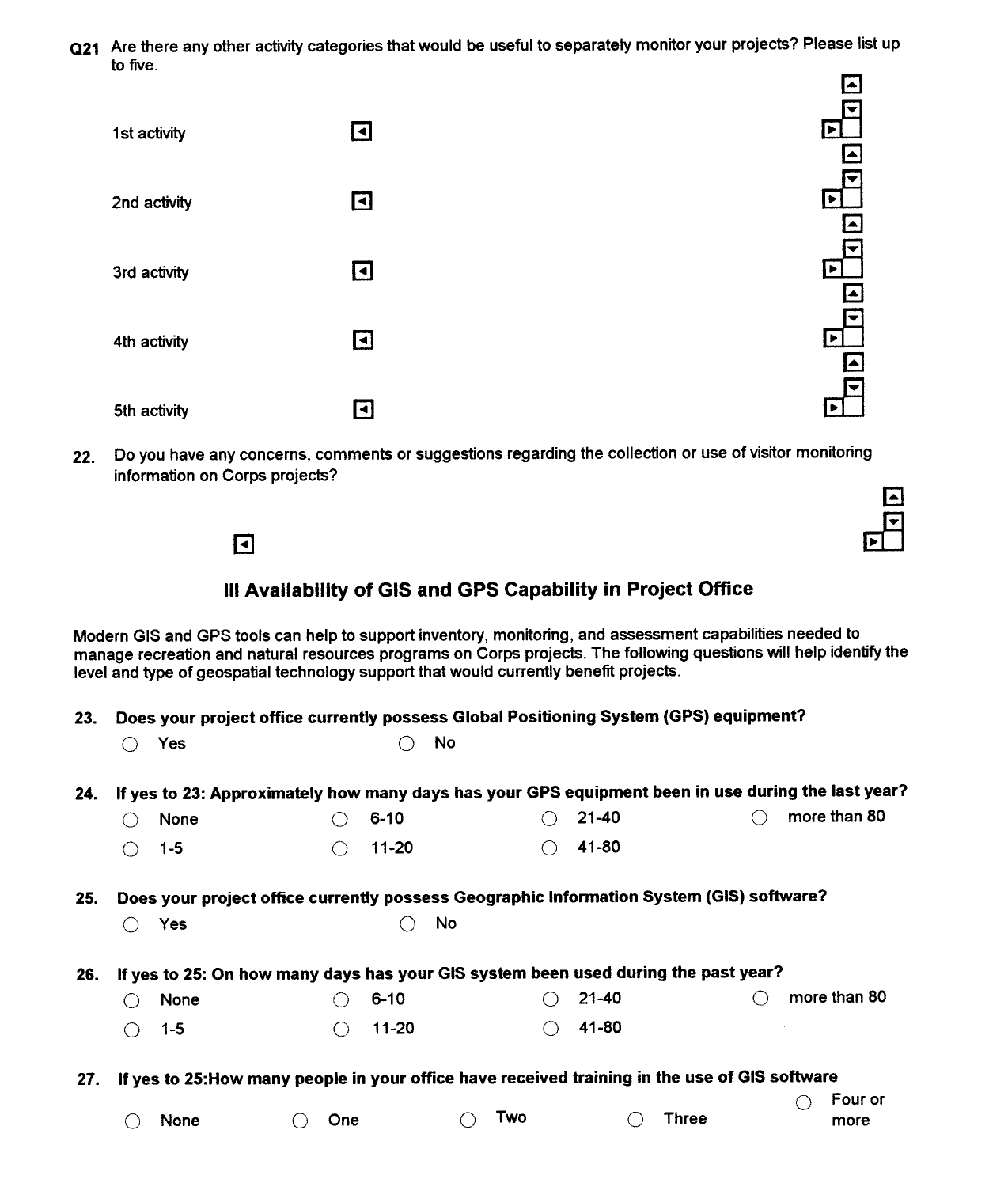- **28.** If yes to 25: What type of **GIs** software do you use?
	- 0 ArcView
	- 0 Geomedia
	- $\bigcap$  Arc/Info
	- 0 MGE
	- $\bigcirc$  Maplnfo
	- $\bigcirc$  Other, please specify:

# **IV. Perceptions Of Recreation Use by Race and Ethnicity**

As the racial and ethnic diversity of the nation increases, we anticipate an increasing level of diversity among visitors to Corps projects. Questions in this section will help us identify trends in recreation use of Corps projects by different racial and ethnic groups.

**~19** If you were to visit all of the recreation areas on your lake(s) one weekday and one weekend day during each week of your annual recreation season(s), ON WHAT PERCENTAGE OF THOSE VISITS would you expect to observe any members of the following racial/ethnic groups?

|                                         | None | Less<br>than<br>2% | $2 - 10%$ | $>10-20%$                                     | $>20-40%$ | $>40-80%$ | More<br>than<br>80% | Don't<br>know |
|-----------------------------------------|------|--------------------|-----------|-----------------------------------------------|-----------|-----------|---------------------|---------------|
| Asian/Pacific Islander                  |      |                    |           |                                               |           |           | ( )                 | ( )           |
| <b>Black</b>                            |      | - 1                | ◠         | O                                             | С.        |           |                     |               |
| Hispanic                                |      | $\cdot$ )          |           | $\left( \begin{array}{c} \end{array} \right)$ | ( )       |           |                     |               |
| Native American/Alaska<br><b>Native</b> |      |                    |           |                                               |           |           |                     |               |
| White                                   |      |                    |           | $\langle \rangle$                             | €.        |           |                     |               |

**Q20** Using your best judgement, how much did each of the following racial/ethnic groups contribute to TOTAL VISITATION on your project(s) in the last year?

|                                                  | None | Less<br>than<br>2%                            | $2 - 10%$  | $>10-20%$ | $>20-40%$                                   | $>40-80%$ | More<br>than<br>80% | Don't<br>know |
|--------------------------------------------------|------|-----------------------------------------------|------------|-----------|---------------------------------------------|-----------|---------------------|---------------|
| Asian/Pacific Islander                           |      |                                               | U          |           |                                             |           |                     | ( )           |
| <b>Black</b>                                     |      | ( )                                           | . .        | $\cdot$ ) | . )                                         |           |                     |               |
| Hispanic                                         | €    | $\left( \begin{array}{c} \end{array} \right)$ | С.         | ( )       | $\bigcirc$                                  |           |                     |               |
| Native American/Alaska<br><b>Native</b><br>White | ⊖    | $(\quad)$<br>€.                               | ( )<br>( ) |           | $\left(\begin{array}{c} \end{array}\right)$ |           |                     |               |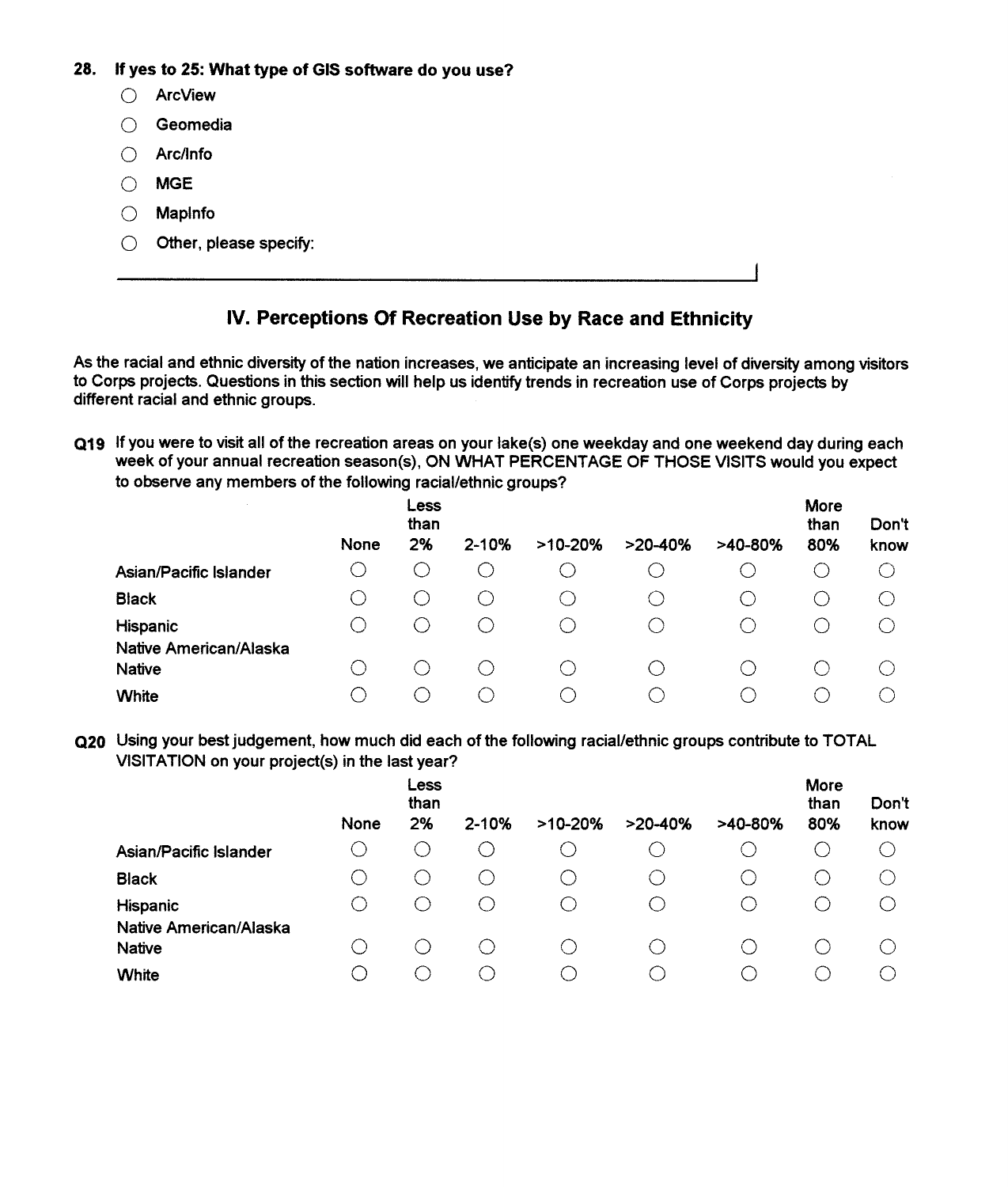|  | 21. When did Asian visitors begin to establish a visible presence on your project(s)? |  |  |  |
|--|---------------------------------------------------------------------------------------|--|--|--|
|--|---------------------------------------------------------------------------------------|--|--|--|

- 0 Prior to 1980
- 0 Between 1980-85
- 0 Between 1986-90
- 0 Between 1991 -2000
- 0 Don't know
- $\bigcirc$  Other

**29.** What is your degree of confidence in the answer above? 0 Low CJ Moderate 0 High

### **30.** Within the last 5 years, recreation use by Asian visitors has been

- 0 Declining
- 0 Stable
- $\bigcirc$  Increasing slowly to moderately
- $\bigcirc$  Increasing rapidly
- 0 Don't know

# **31.** What is your degree of confidence in the above answer? 0 Low 0 Moderate 0 High

#### To what extent are Asian visitors CAMPERS vs. DAY USERS? Please choose one.  $32.$

- $\bigcirc$  0% campers / 100% day users
- $\bigcirc$  10% campers / 90% day users
- $\bigcirc$  20% campers / 80% day users
- $\bigcirc$  30% campers / 70% day users
- 0 40% campers / 60% day users
- $\bigcirc$  50% campers / 50% day users
- $\bigcirc$  60% campers / 40% day users
- $\bigcirc$  70% campers / 30% day users
- $\bigcirc$  80% campers / 20% day users
- $\bigcirc$  90% campers / 10% day users
- $\bigcirc$  100% campers /0 % day users
- 0 Don't Know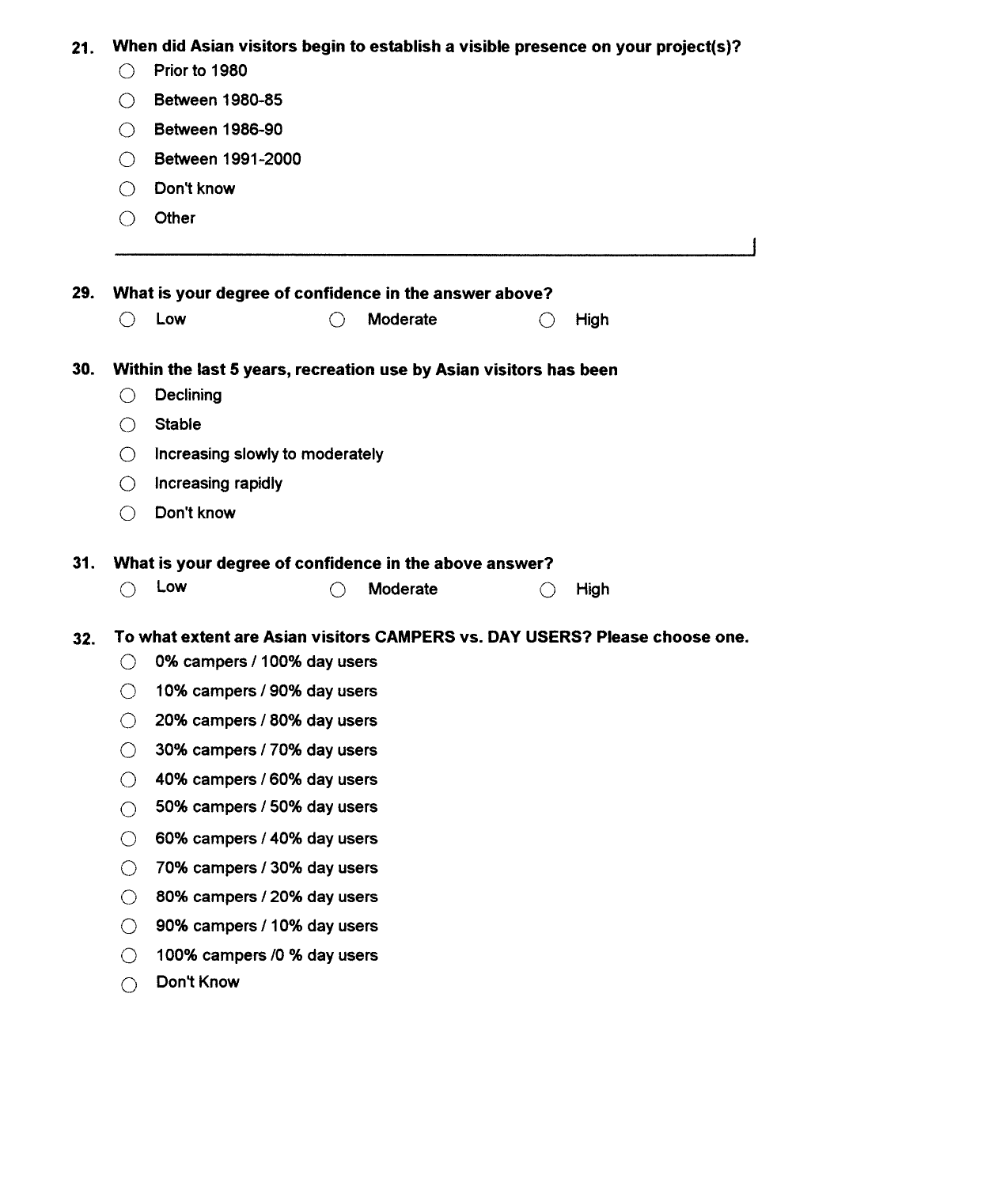# 33.  $\degree$  To what extent are Asian visitors BOATERS vs. NON-BOATERS? Please choose one.<br>① 0% boaters / 100% non-boaters

- 
- ◯ 10% boaters / 90% non-boaters
- ◯ 20% boaters / 80% non-boaters
- ◯ 30% boaters / 70%non-boaters
- ◯ 40% boaters / 60% non-boaters
- ◯ 50% boaters / 50%non-boaters
- $\bigcirc$  60% boaters / 40% non-boaters
- 0 70% boaters 130% non-boaters
- CJ 80•‹h boaters 120% non-boaters
- ◯ 90% boaters / 10% non-boaters
- ◯ 100% boaters / 0% non-boaters
- 0 Don't Know

#### **34.** Recreation use by Asian visitors (check one):

 $\bigcirc$  typically occurs throughout  $\bigcirc$  usually occurs on certain<br>the project recreation areas ypically occurs throughout control of the project recreation areas the project of Non't Know

#### 35. When did Black visitors begin to establish a visible presence on your project(s)?

- $\bigcirc$  Prior to 1980
- 0 Between 1980-85
- 0 Between 1986-90
- 0 Between 1991-95
- 0 Between 1996-2000
- 0 Don't know
- 0 Other

36. What is your degree of confidence in the above answer?<br>  $\bigcirc$  Low  $\bigcirc$  Moderate  $\bigcirc$  High

#### 37. Within the last 5 years, recreation use by Black visitors has been:

- 0 Declining
- $\bigcirc$  Stable
- $\bigcirc$  Increasing slowly to moderately
- 0 lncreasing Rapidly
- 0 Don't know

38. What is your degree of confidence in the above answer?<br>  $\bigcirc$  Low  $\bigcirc$  Moderate  $\bigcirc$  High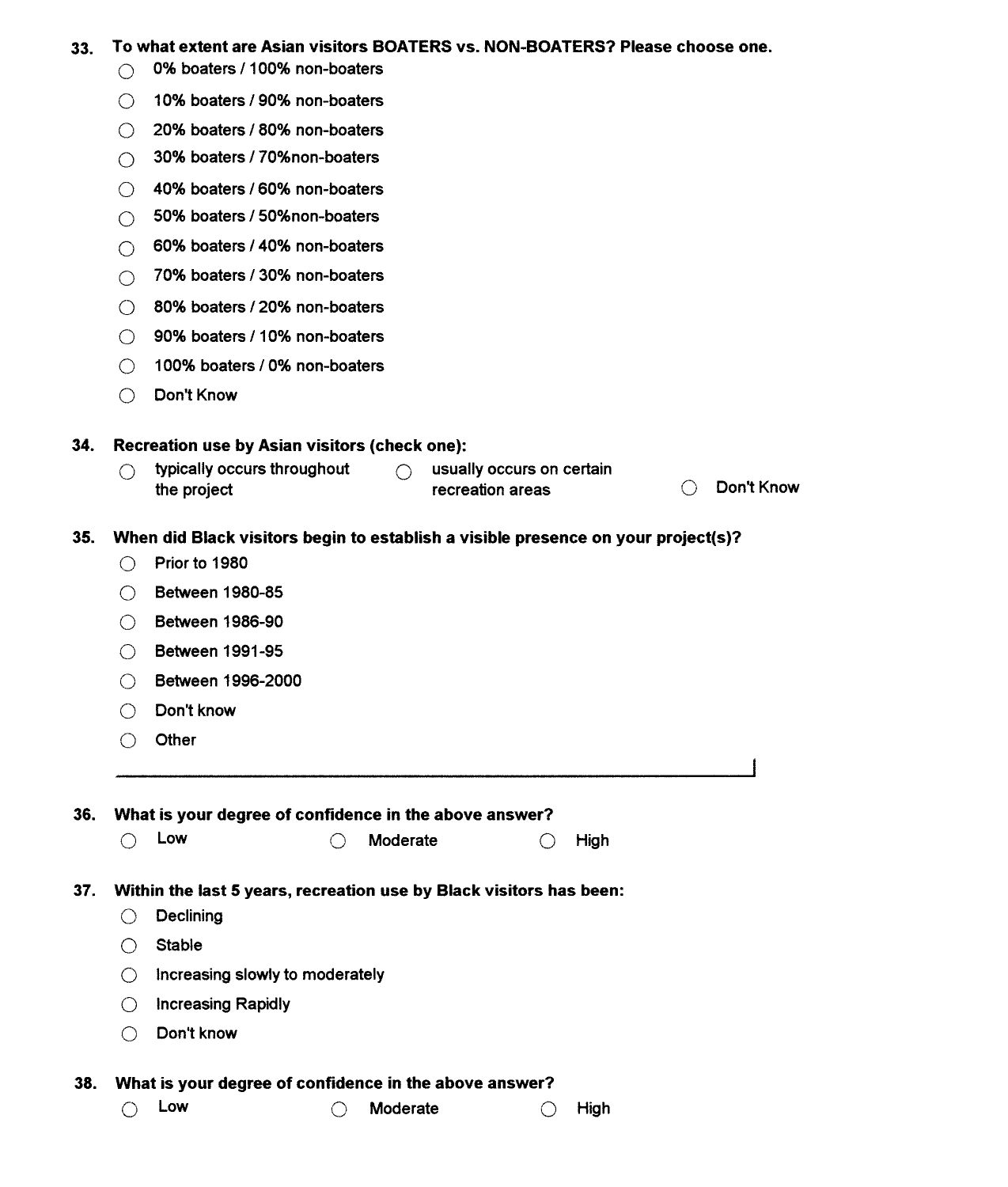#### 39. To what extent are Black visitors CAMPERS vs. DAY USERS. Please select one.

- $\bigcirc$  0% campers / 100% day users
- $\bigcirc$  10% campers / 90% day users
- $\bigcirc$  20% campers / 80% day users
- $\bigcirc$  30% campers / 70% day users
- $\bigcirc$  40% campers / 60% day users
- $\bigcirc$  50% campers / 50% day users
- $\bigcirc$  60% campers / 40% day users
- $\bigcirc$  70% campers / 30% day users
- $\bigcirc$  80% campers / 20% day users
- $\bigcirc$  90% campers / 10% day users
- $\bigcirc$  100% campers / 0% day users
- C) Don't Know

#### **40.** To what extent are Black visitors BOATERS vs. NON-BOATERS. Please select one.

- ◯ 0% boaters / 100% non-boaters
- ◯ 10% boaters / 90% non-boaters
- 0 20% boaters / 80% non-boaters
- (1) 30% npaters / 70% non-boaters
- *CJ* 40% boaters / 60% non-boaters
- ◯ 50% boaters / 50% non-boaters
- 0 60% boaters / 40% non-boaters
- ◯ 70% boaters / 30% non-boaters
- ◯ 80% boaters / 20% non-boaters
- ◯ 90% boaters / 10% non-boaters
- ◯ 100% boaters / 0% non-boaters
- 0 Don't Know

#### **41.** Recreation use by Blacks visitors (check one):

 $\bigcirc$  typically occurs throughout  $\bigcirc$  usually occurs on certain<br>the project recreation areas

 $t$  recreation areas  $\bigcirc$  Don't Know

#### 42. When did Native American visitors begin to establish a visible presence on your project(s)?

- $\bigcirc$  Prior to 1980
- @ Between 1980-85
- 0 Between 1986-90
- 0 Between 1991 -95
- 0 Between 1996-2000
- $\bigcirc$  Don't know
- 0 Other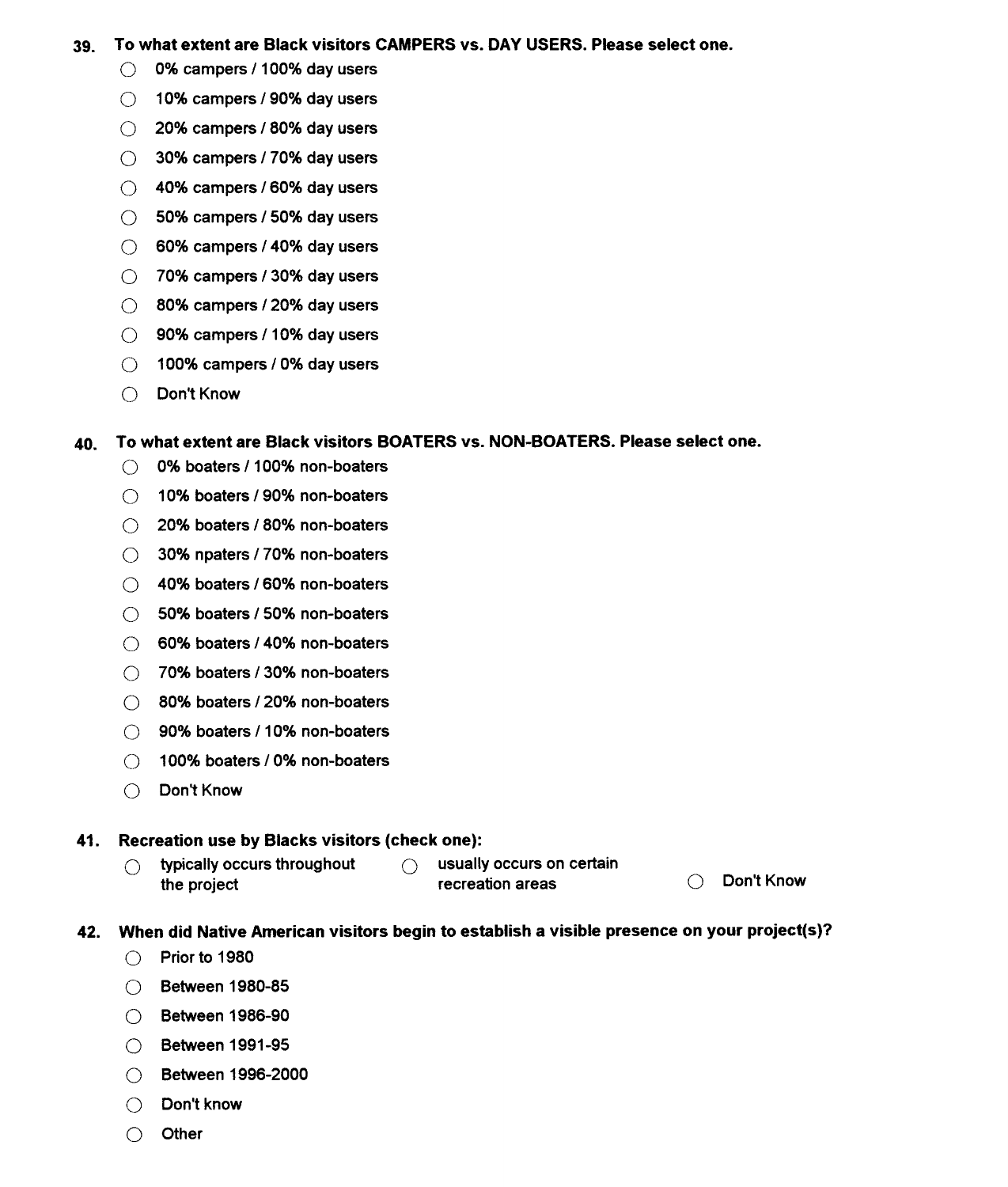| 43. |                                                 | What is your degree of confidence in the above answer?                        |   |          |                                                 |                                                                                      |
|-----|-------------------------------------------------|-------------------------------------------------------------------------------|---|----------|-------------------------------------------------|--------------------------------------------------------------------------------------|
|     | $\left(\begin{array}{c} \end{array}\right)$     | Low                                                                           |   | Moderate | $\left( \begin{array}{c} 1 \end{array} \right)$ | High                                                                                 |
|     |                                                 | Within the last 5 years, recreation use by Native American visitors has been: |   |          |                                                 |                                                                                      |
| 44. | ∩                                               | Declining                                                                     |   |          |                                                 |                                                                                      |
|     | ∩                                               | <b>Stable</b>                                                                 |   |          |                                                 |                                                                                      |
|     |                                                 |                                                                               |   |          |                                                 |                                                                                      |
|     | $\left(\right)$                                 | Increasing slowly to moderately                                               |   |          |                                                 |                                                                                      |
|     | ◯                                               | <b>Increasing Rapidly</b>                                                     |   |          |                                                 |                                                                                      |
|     | ◯                                               | Don't know                                                                    |   |          |                                                 |                                                                                      |
| 45. |                                                 | What is your degree of confidence in the above answer?                        |   |          |                                                 |                                                                                      |
|     | ∩                                               | Low                                                                           | ∩ | Moderate | ◯                                               | High                                                                                 |
|     |                                                 |                                                                               |   |          |                                                 |                                                                                      |
| 46. |                                                 |                                                                               |   |          |                                                 | To what extent are Native American visitors CAMPERS vs. DAY USERS. Please check one. |
|     | $\left( \begin{array}{c} \end{array} \right)$   | 0% campers / 100% day users                                                   |   |          |                                                 |                                                                                      |
|     | $\left( \begin{array}{c} 1 \end{array} \right)$ | 10% campers / 90% day users                                                   |   |          |                                                 |                                                                                      |
|     | $\left(\begin{array}{c} \end{array}\right)$     | 20% campers / 80% day users                                                   |   |          |                                                 |                                                                                      |
|     | ◯                                               | 30% campers / 70% day users                                                   |   |          |                                                 |                                                                                      |
|     | $\left(\begin{array}{c} \end{array}\right)$     | 40% campers / 60% day users                                                   |   |          |                                                 |                                                                                      |
|     | $\bigcirc$                                      | 50% campers / 50% day users                                                   |   |          |                                                 |                                                                                      |
|     | ◯                                               | 60% campers / 40% day users                                                   |   |          |                                                 |                                                                                      |
|     | $\bigcirc$                                      | 70% campers / 30% day users                                                   |   |          |                                                 |                                                                                      |
|     | $\bigcirc$                                      | 80% campers / 20% day users                                                   |   |          |                                                 |                                                                                      |
|     | ◯                                               | 90% campers / 10% day users                                                   |   |          |                                                 |                                                                                      |
|     | $\left(\right)$                                 | 100% campers / 0% day users                                                   |   |          |                                                 |                                                                                      |
|     | ()                                              | Don't Know                                                                    |   |          |                                                 |                                                                                      |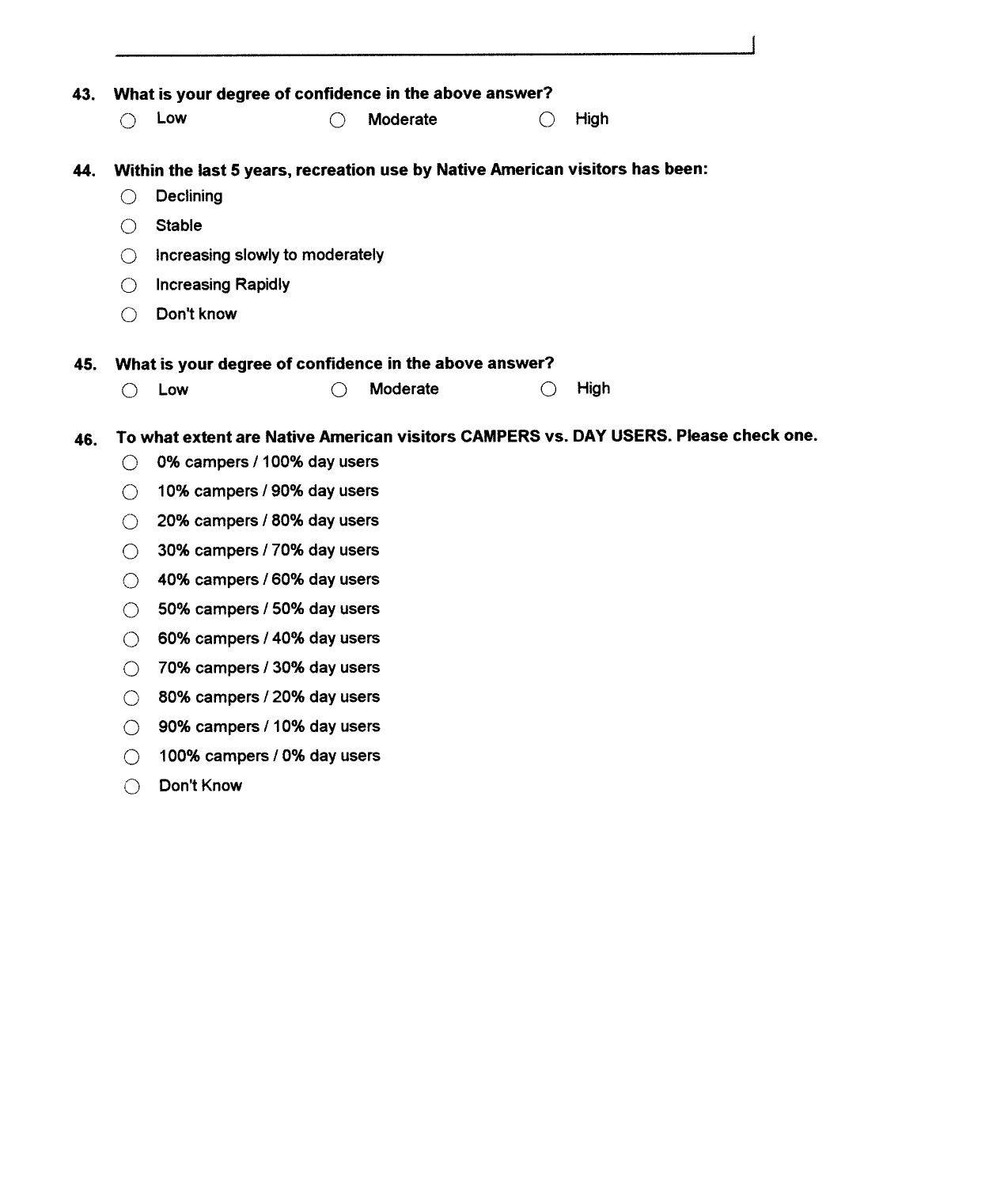#### **47.** To what extent are Native American visitors BOATERS vs. NON-BOATERS. Please check one.

- (3 **0%** boaters **1 100%** non-boaters
- 0 **10%** boaters **1 90%** non-boaters
- 0 **20%** boaters **180%** non-boaters
- 0 **30%** boaters I **70%** non-boaters
- 0 **40%** boaters **160%** non-boaters
- CJ **50%** boaters **150%** non-boaters
- 0 **60%** boaters **1 40%** non-boaters
- 0 **70%** boaters **1 30%** non-boaters
- 0 **80%** boaters **120%** non-boaters
- ◯ 90% boaters / 10% non-boaters
- Q **100%** boaters **1 0%** non-boaters
- 0 Don't Know

**48. Recreation use by Native American visitors (check one):**<br>  $\bigcirc$  typically occurs throughout  $\bigcirc$  usually occurs on certain the project **recreation areas** Don't Know

#### 49. When did Hispanic visitors begin to establish a visible presence on your projects?

- Q Prior to **<sup>1980</sup>**
- 0 Between **1980-85**
- 0 Between **1986-90**
- Q Between **1991 -95**
- 0 Between **196-2000**
- 0 Don't know
- 0 Other

50. What is your degree of confidence in the above answer?<br>  $\bigcirc$  Low  $\bigcirc$  Moderate  $\bigcirc$  High

#### 51. Within the last 5 years, recreation use by Hispanic visitors has been:

- $\bigcirc$  Declining
- $\bigcap$  Stable
- $\bigcirc$  Increasing slowly to moderately
- $\bigcirc$  Increasing rapidly
- Q Don't know

52. What is your degree of confidence in the above answer?<br>  $\bigcirc$  Low  $\bigcirc$  Moderate  $\bigcirc$  High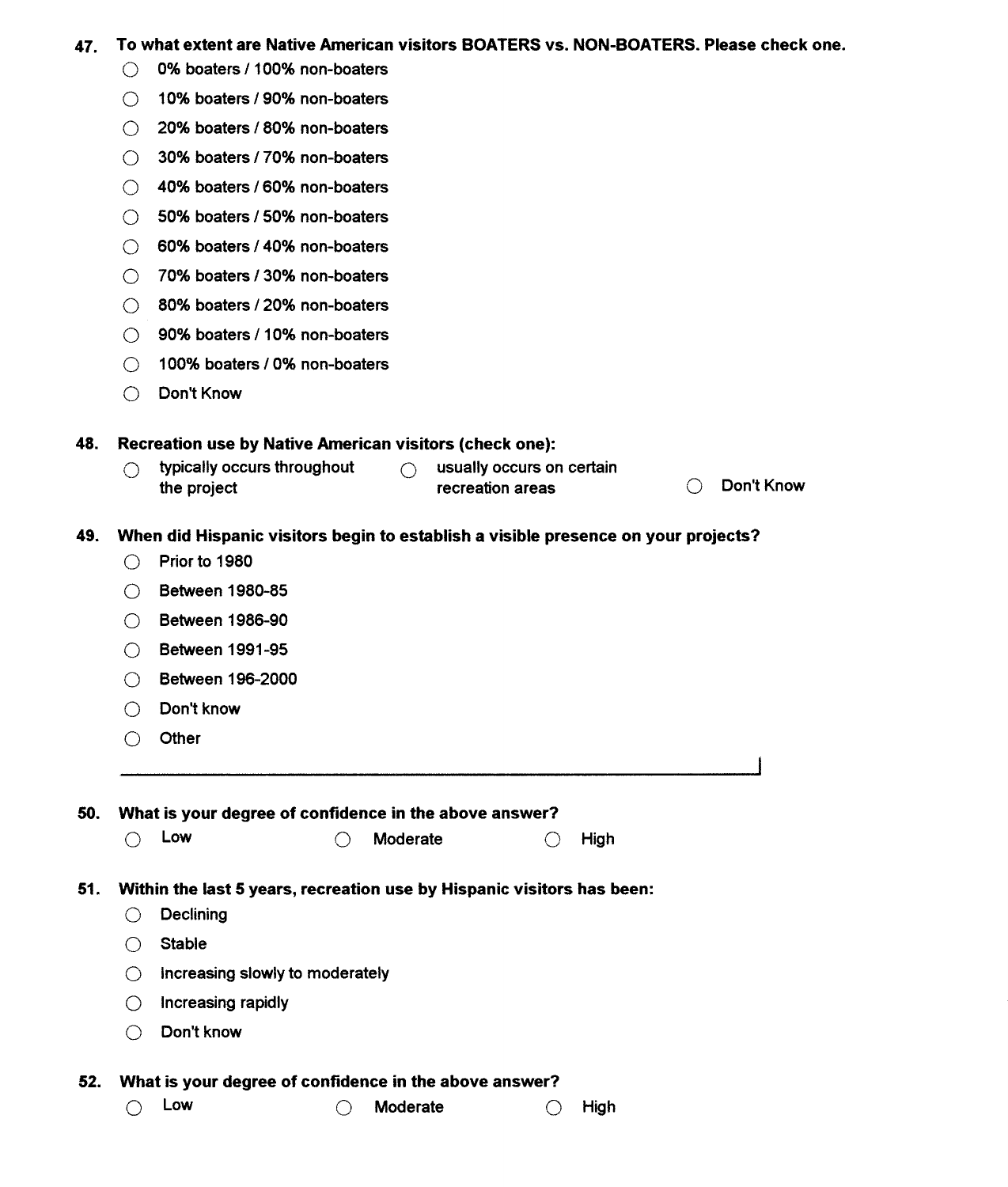# **53. To what extent are Hispanic visitors CAMPERS vs. DAY USERS? Choose one.**<br>
① 0% campers / 100% day users

- $\circledcirc$  0% campers / 100% day users<br> $\circlearrowright$  10% campers / 90% day users
- 
- $\bigcirc$  20% campers / 80% day users
- $\bigcirc$  30% campers / 70% day users
- $\bigcirc$  40% campers / 60% day users
- $\bigcirc$  50% campers / 50% day users
- $\bigcirc$  60% campers / 40% day users
- $\bigcirc$  70% campers / 30% day users
- $\bigcirc$  80% campers / 20% day users
- $\bigcirc$  90% campers / 10% day users
- $\bigcirc$  100% campers / 0% day users
- 0 Don't Know

### **54. To what extent are Hispanic visitors BOATERS vs. NON-BOATERS? Choose one.**

- ◯ 0% boaters / 100% non-boaters
- $\bigcirc$  10% boaters / 90% non-boaters
- ◯ 20% boaters / 80% non-boaters
- $\bigcirc$  30% boaters / 70% non-boaters
- $\bigcirc$  40% boaters / 60% non-boaters
- ◯ 50% boaters / 50% non-boaters
- ◯ 60% boaters / 40% non-boaters
- ◯ 70% boaters / 30% non-boaters
- ◯ 80% boaters / 20% non-boaters
- $\bigcirc$  90% boaters / 10% non-boaters
- $\bigcirc$  100% boaters / 0% non-boaters
- 13 Don't Know

## **55. Recreation use by Hispanic visitors (check one):**

 $\bigcirc$  typically occurs throughout  $\bigcirc$  usually occurs on certain<br>the project recreation areas

 $\blacksquare$ 

recreation areas **CJ** Don't Know

56. Are there any current or emerging management needs on your project(s) involving minorrty visitors?



# **V. Current and Emerging Issues in Recreation Management**

The Corps' recreation management program must be responsive to changing project conditions, recreation demand and visitor preferences. The questions in this section will help identify current and emerging recreation issues of greatest importance to local project managers.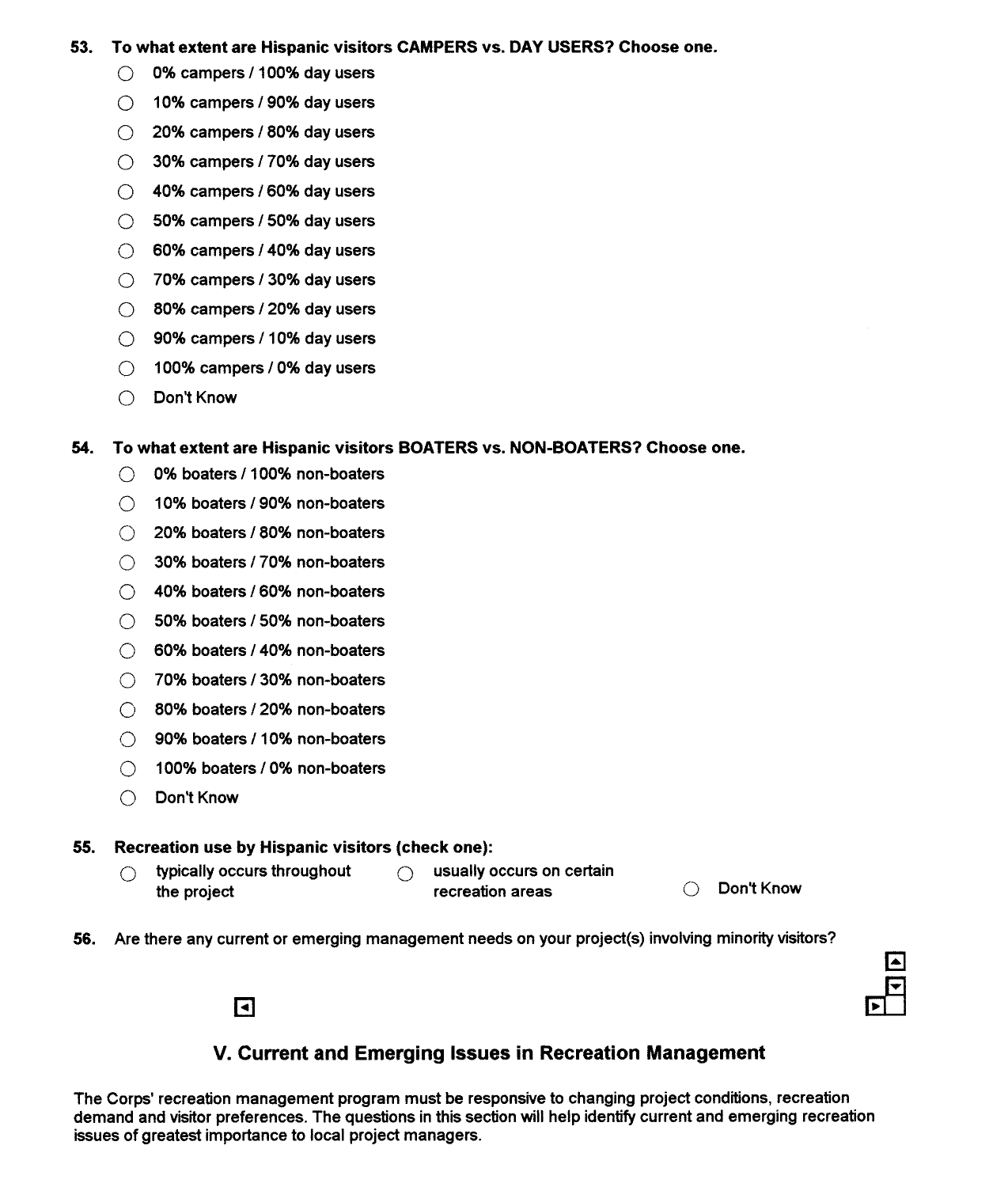Briefly indicate the most important unresolved **concerns/problems/issues** (up to 3) currently affecting the recreation program on your projects.



Q58 Briefly indicate any emerging concerns/problems/issues (up to 3) that you believe may begin to affect your recreation program WITHIN THE NEXT 10 YEARS.

|                    |                | l▲                    |
|--------------------|----------------|-----------------------|
| <b>First issue</b> | ◘              | Ħ<br>$\blacktriangle$ |
| Second issue       | $\blacksquare$ | $\blacktriangle$      |
| Third issue        | <u>اب</u>      | lv                    |

# **VI. Current and Emerging Issues in Natural Resources Management**

The land and water resources that Corps project staff manage are an important part of the natural heritage of this nation. They are also the foundation for the Corps' recreation program. The questions in this section will help identify current and emerging natural resources issues of greatest importance to local project managers.

Briefly indicate the most important unresolved **concerns/problems/issues** (up to 3), currently affecting the natural resources or management of natural resources on your project(s).

| Most important issue     | lо             |     |
|--------------------------|----------------|-----|
| 2nd most important issue | $\blacksquare$ | l^. |
| 3rd most important issue | Е              |     |

Briefly indicate any emerging **concerns/problems/issues** (up to 3) that you believe may begin to affect the natural resources or management of natural resources on your project(s) WITHIN THE NEXT 10 YEARS.

 $\mathbf{\Sigma}$ 

Most important issue  $\blacksquare$